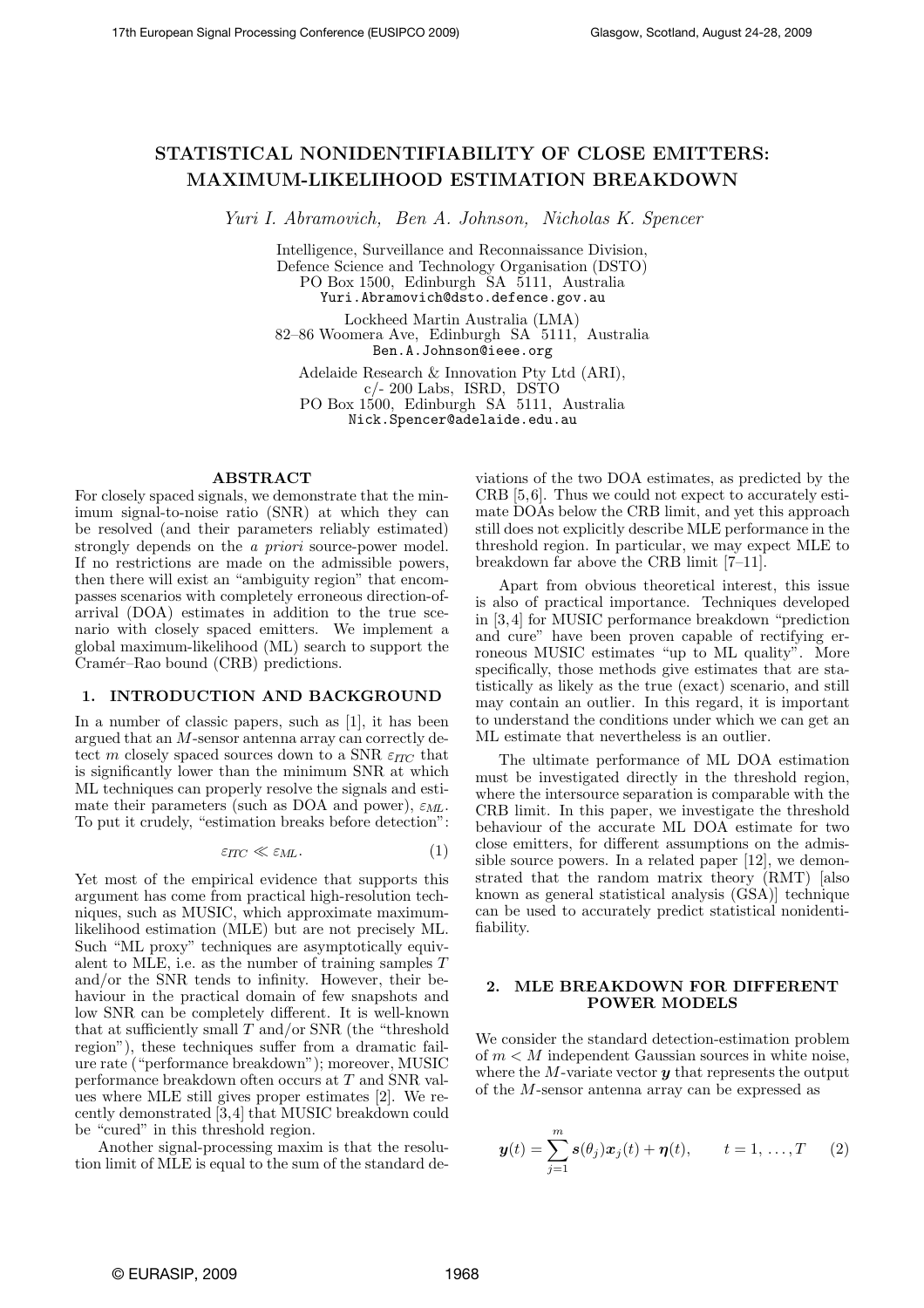where  $x_j$  is the  $j^{\text{th}}$  independent signal complex amplitude with power  $p_i$ , and

$$
\mathcal{E}\{\boldsymbol{\eta}(t)\boldsymbol{\eta}^H(t)\} = p_0 I_M \tag{3}
$$

with  $s(\theta_j) \in C^{M \times 1}$  being the antenna array manifold (steering) vector for the DOA (azimuthal angle)  $\theta_j$ , and  $p_0$  being the white-noise power (which we assume to be known a priori). Here we consider a uniform linear array (ULA), so that

$$
\boldsymbol{s}(\theta_j) = \left[1, \, \exp(2\pi i \frac{d}{\lambda} \sin \theta_j), \dots, \exp(2\pi i (M-1) \frac{d}{\lambda} \sin \theta_j)\right]^T \tag{4}
$$

even though the properties of the array geometry are not important for this analysis.

In this model, the true covariance matrix is

$$
R = SPS^H + p_0 I_M \tag{5}
$$

where

$$
S = [s(\theta_1), \ldots, s(\theta_m)], \qquad P = \text{diag}[p_1, \ldots, p_m] \quad (6)
$$

with the source powers  $p_j$   $(j = 1, ..., m)$ . For MLE with  $T > M$ , we adopt the likelihood ratio (LR) as our (normalised) likelihood function [13], which is defined as

$$
LR(R_{\mu}) = \frac{\det(R_{\mu}^{-1}\hat{R}) \exp M}{\exp \text{ tr } (R_{\mu}^{-1}\hat{R})} \le 1
$$
 (7)

where the estimated covariance matrix is, as usual,

$$
\hat{R} = \frac{1}{T} \sum_{t=1}^{T} \boldsymbol{y}(t) \boldsymbol{y}^{H}(t)
$$
\n(8)

and the model covariance matrix is

$$
R_{\mu} = S_{\mu} P_{\mu} S_{\mu}^{H} + p_{0} I_{M}
$$
\n(9)

where

$$
S_{\mu} = [s(\check{\theta}_1), \ldots, s(\check{\theta}_{\mu})], \quad P_{\mu} = \text{diag}[\check{p}_1, \ldots, \check{p}_{\mu}]. \tag{10}
$$

Thus  $\mu$ ,  $[\check{\theta}_1, \ldots, \check{\theta}_\mu]$  and  $[\check{p}_1, \ldots, \check{p}_\mu]$  are the modelled number of sources with their DOAs and powers, respectively.

The estimated number of sources  $\mu$  can be found either by information-theoretic criteria (ITC) [14], or by the generalised likelihood-ratio test (GLRT) method [15] whereby

$$
\mu = \underset{j}{\arg\min} \left\{ \max_{\theta_1, \dots, \theta_j, p_1, \dots, p_j} LR(R_j) \ge \gamma_{LR}(P_{FA}) \right\}
$$
(11)

where the false-alarm threshold is

$$
\gamma_{LR}(P_{FA}) = \underset{\gamma}{\arg} \left\{ \int_0^{\gamma} w(x) \, dx = P_{FA} \right\} \tag{12}
$$

and  $w(x)$  is the probability density function (pdf) for  $LR(R)$ . Note that  $w(x)$  does not depend on R, but is fully specified by the known parameters  $T$  and  $M$  in a complex Wishart distribution:

$$
LR(R) = \frac{\det(\hat{C}/T) \exp M}{\exp \text{ tr}(\hat{C}/T)}
$$
(13)

where

$$
\hat{C} = R^{-\frac{1}{2}} \hat{R} R^{-\frac{1}{2}} \sim \mathcal{C} \mathcal{W} (T \ge M, M, I_M).
$$
 (14)

In this study, we consider the same scenario as in Lee and Li [1], that was chosen to demonstrate  $\varepsilon_{\text{ITC}} \ll \varepsilon_{ML}$ :

$$
M = 3, \quad T = 100, \quad m = 2,
$$
  

$$
p_1 = p_2, \quad p_0 = 1, \quad \{\theta_1, \theta_2\} = \{0^\circ, 1.08^\circ\} \tag{15}
$$

with half-wavelength spacing in the antenna array. As demonstrated in [1], reliable detection of  $\mu = 2$  sources in this closely spaced scenario by the minimum description length (MDL) ITC method occurs down to  $\varepsilon_{\text{ITC}} \simeq 22 \text{ dB}$  (where MDL's failure rate suddenly rises to 62%). Obviously it is desirable that ML DOA estimation also be accurate down to at least this SNR. (To put it crudely, we would like to have "estimation and detection break simultaneously".)





Figure 1: CRB analysis for the Lee and Li scenario.

Fig. 1 shows the behaviour of the CRB (equal for the two sources in this case) as a function of SNR for the following three source-power models in (9):

- arbitrary powers,

- a priori known powers, and

- equal (but a priori unknown) powers.

These CRBs are calculated for scenario (15) with equal powers using the standard technique [15] that involves, respectively, the 2m-variate, m-variate and  $(m + 1)$ variate Fisher information matrices. This simple analysis shows the crucial dependence of MLE performance on the admissible source powers below about 60 dB, above which the CRB is practically the same for these three power models. For the arbitrary/unrestricted model (plotted with circles), the CRB limit of  $(\theta_2 - \theta_1)/2 =$ 0.54◦ occurs at the very high SNR of 37 dB. On the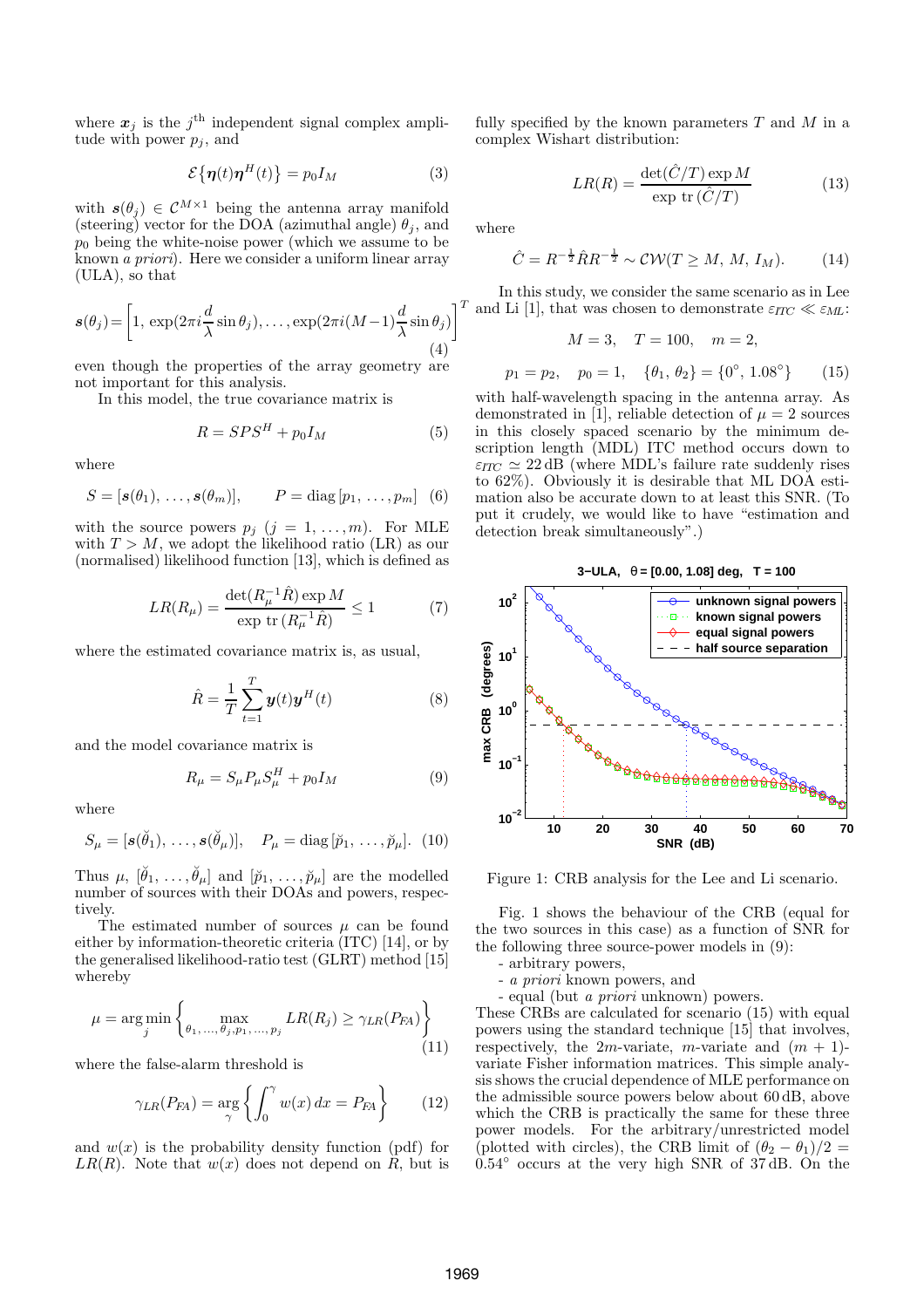other hand, the CRB limit for the equi-power model (diamonds) is at 12 dB, and moreover this CRB is almost independent of SNR in the range 25–55 dB approximately. Meanwhile, the arbitrary model has its conventional CRB increasing so rapidly at low SNRs that by 12 dB it has reached 41◦ . Interestingly, the model with accurately known powers negligibly improves the CRB compared with equal (but a priori unknown) signal powers.

These dramatic differences in potential DOA estimation accuracy can be interpreted as the transition from statistical identifiability (under the equi-power model) to statistical nonidentifiability (if a source power could be arbitrarily small). This means that, with equal powers, an optimally high LR value (7) can be achieved only if two DOAs in the model covariance matrix  $R_u$  (9) are sufficiently close to the true ones  $\{\theta_1, \theta_2\}$ . On the other hand, if we allow arbitrary powers, most of the total power  $p_1 + p_2$  can be attributed to a source close to the midpoint DOA

$$
\bar{\theta} \equiv (\theta_1 + \theta_2)/2 = 0.54^{\circ}, \tag{16}
$$

with the remaining insignificant power attributed to another source with a large DOA estimation error (an outlier). Such solutions are frequently produced by MUSIC (at much higher SNRs) when its performance starts to break down [4].

Now we shall demonstrate how the dramatic differences in CRB reflect the actual MLE behaviour at these "threshold" SNR values.

To investigate the true ML performance (rather than that of an ML-proxy algorithm), we have searched for the global LR maximum in two stages. First, on a finely discretised grid over the diagonal half-plane  $(\theta_2 > \theta_1)$ , we find the maximum  $LR(\theta_1, \theta_2)$ . We calculate the powers for the two DOAs (in the arbitrary power model) following  $|15|$ :

$$
[\breve{p}_1, \breve{p}_2] = \text{diag}_{+} \left\{ (\mathbf{s}^H \mathbf{s})^{-1} \mathbf{s}^H (\hat{R} - p_0 I_M) \mathbf{s} (\mathbf{s}^H \mathbf{s})^{-1} \right\}
$$
(17)

where

$$
diag_{+}\{x\} \equiv \begin{cases} x & \text{for} \quad x \ge 0 \\ 0 & \text{for} \quad x < 0 \end{cases}
$$
 (18)

For the equi-power model, we use

$$
\breve{p}_1 = \breve{p}_2 = \frac{1}{2M} \text{tr} \, (\hat{R} - p_0 I_M). \tag{19}
$$

Then we use (9) and (7) to calculate  $LR(R_u)$  at each grid point.

The second stage is to use this grid global maximum as the initial solution to a numerical optimisation routine; we use the Matlab function fmincon to find the local LR maximum over either  $\{\theta_1, \theta_2, p_1, p_2\}$ or  $\{\theta_1, \theta_2, p_1 = p_2\}$ , i.e. over all four or just three parameters.

Fig. 2 shows a plot of  $LR(\theta_1, \theta_2)$  for an example realisation of our scenario at 22 dB SNR. The left plot is for the arbitrary power model, while the right (zoomed) plot is for the equi-power model (with the same set of training data). This realisation was chosen to illustrate how the completely different behaviour in CRB (depending on signal-power model) arises. For unrestricted powers, the global ML estimates are found to be

$$
\{\hat{\theta}_1, \,\hat{\theta}_2\} = \{0.51^\circ, \, 38.28^\circ\},
$$

 ${\hat{p}_1 = 24.93 \text{ dB}, \hat{p}_2 = -7.92 \text{ dB}}, \quad LR = 0.961. (20)$ 

As predicted, one source "grabs" most of the total power and lies near  $\bar{\theta}$  (the midpoint of the true DOAs), while the other source has a ridiculous power and almost arbitrary DOA. This accounts for a typical outlier.

If instead we assume equal powers for this same random realisation, the ML estimates are

$$
\{\hat{\theta}_1, \hat{\theta}_2\} = \{0.09^\circ, 0.96^\circ\},
$$
  

$$
\hat{p}_1 = \hat{p}_2 = 21.93 \,\text{dB}, \qquad LR = 0.927. \tag{21}
$$

We also see that ML optimisation for the equi-power (constrained) model results in the optimised LR of 0.927 which is closer to the LR of the exact covariance matrix (0.918) than is the LR for the unconstrained model  $(0.961).$ 

Underlying this dramatic difference in MLE is the distinction between the two likelihood functions in Fig. 2. The equi-power model has a tiny region (in the  $(\theta_1, \theta_2)$  plane) of high LR values, whereas the arbitrary source-power model has a likelihood function that has two "arms" forming an L-shape centred on the midpoint DOA  $\{\theta_1, \theta_2\} = \{\bar{\theta}, \bar{\theta}\}\$ , both of which have very high LR values in this case. In fact, these "arms" constitute an "ambiguity region" of DOAs with almost equal and maximal likelihood along them, so that MLE will choose a scenario comprising one source near the midpoint  $\theta$ and another source that can have almost any value; this also explains why MLE does not produce two outliers simultaneously. In the equi-power model, it seems that the "arms" in the likelihood surface have degenerated, leaving only a tiny "ambiguity region" so that MLE has little latitude to produce outliers.

It is worth mentioning that the GLRT detectionestimation routine (11), for a single source with  $P_{FA} =$  $10^{-2}$  and  $\gamma_{LR}(P_{FA}) = 0.896$ , gives approximately the same probability of detection as the ITC criterion. Therefore both conventional (ITC) and more recent (GLRT-based) detection-estimation routines demonstrate the unavoidable failure of the entire detectionestimation procedure within the SNR range of about 22–37 dB [3,4,12]. This is because the ML single-source model is not "sufficiently likely", but on the other hand the "sufficiently likely" two-source model contains an outlier. A similar phenomenon was observed in [2] for more sources and a circular antenna array, but since they could not prove their solutions were globally optimal, it has been necessary for us to demonstrate that the "ML breakdown" encountered by our detectionestimation routine is an intrinsic property of ML estimation.

Apart from imposing source-power constraints, we can try to find DOAs from this ambiguity region that, in addition to the global ML estimated DOAs, will demonstrate the nonidentifiability of that particular scenario. Fig. 3 compares sample pdf's over 1000 trials, each of DOA estimates and arbitrary source powers, for (a) the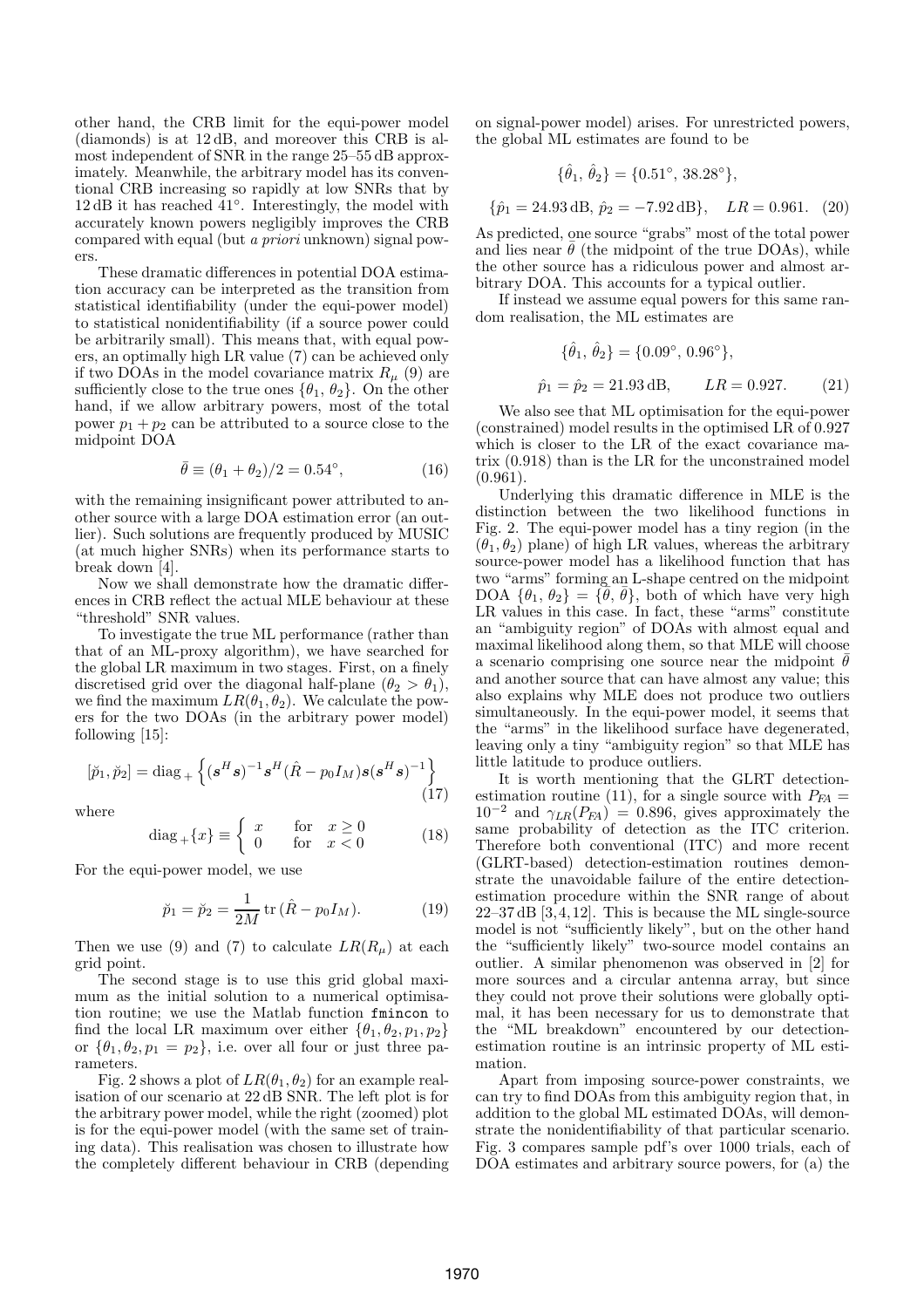

Figure 2: Example LR plot for two different source-power models. (a) arbitrary source-power model (yielding an outlier): exact DOAs  $[0, 1.08]^\circ$ ,  $[22, 22]$  dB, LR=0.918 (circle); stage 1 (maximum over grid, square):  $[0.50, 38.25]^\circ$ , [24.93, -7.90] dB, LR=0.960; stage 2 (fmincon optimised, diamond): [0.51, 38.28]◦ , [24.93, -7.92] dB, LR=0.961 (b) equi-power model (no outlier): exact DOAs  $[0, 1.08]^\circ$ ,  $[22, 22]$  dB, LR=0.918; stage 1:  $[0, 1]^\circ$ ,  $[21.93, 21.93]$  dB, LR=0.923; stage 2:  $[0.09, 0.96]^\circ$ ,  $[21.93, 21.93]$ dB, LR=0.927.

ML search described above, and (b) an "expected likelihood" (EL) [3] search for two DOAs with minimum intersource separation such that  $LR(R_u)$  exceeds the precalculated LR threshold  $\gamma_{LR}(P_{FA})$  (12). For  $M=3$ ,  $T = 100$  and  $P_{FA} = 10^{-2}$ , we have  $\gamma_{LR}(P_{FA}) = 0.896$ . We see a significant difference in the two pdf's, as predicted by CRB equi-power analysis. The (unrestricted) global ML search gives a pdf for each DOA that looks like a heavy-tailed  $\chi^2$ -distribution. While the maximum outlier is  $38.3^{\circ}$  (which we investigated in Fig. 2(a)), the standard deviations of the DOA estimates are both 5.7°, which is surprisingly close to the CRB of  $5.0^{\circ}$  (see Fig. 1) for 22 dB SNR). Of course, the severe non-Gaussianity of the pdf's together with the significant bias  $(2.7^{\circ})$  means that we cannot use the CRB to accurately describe the performance of MLE in this "threshold region" (with performance breakdown).

On the contrary, the EL DOA estimates at Fig. 3(b) form Gaussian-like pdfs, with a bias due to the relatively low EL threshold 0.896 compared with 99% of the optimised LRs. Yet the DOA standard deviation  $(0.09^{\circ})$ is now far below the CRB (and is comparable with the CRB for the equi-power model), while the worst DOA total error is  $0.22^{\circ}$ , which is significantly smaller than the intersource separation  $(1.08^{\circ}).$ 

## 3. SUMMARY AND CONCLUSIONS

Both CRB analysis and Monte-Carlo simulations of the globally optimal ML estimator have demonstrated that accurate MLE of close sources strongly depends on any a priori assumptions about the source powers. Under the equi-power source model, MLE resolution is far below the SNR threshold for detection (where ITC ceases to reliably detect the proper number of sources). For the model with arbitrary source powers, DOA resolution suffers from statistical nonidentifiability that is poorly described by CRB analysis. The mechanism for this phenomenon is when MLE randomly selects one of a range of statistically equally likely models. This group of models has one source at approximately the midpoint of the two true DOAs with a power approximately the sum of the two true powers; the other source (an outlier) wanders over the "ambiguity region" (which depends on SNR and sample support). In a related paper [12], we demonstrated that the random matrix theory (RMT) [also known as general statistical analysis (GSA)] technique can be used to accurately predict the ambiguity region analytically.

We also introduced the *expected-likelihood* (EL) estimate which searches for a model with the smallest intersource separation that exceeds the precalculated LR. This EL estimate is much better than the unconstrained global ML estimate, but of course worse than the ML estimate under the equi-power source model. The EL estimate may be used in addition to the ML one, or even a MUSIC one, to establish the statistical nonidentifiability of a given scenario (where two different models have equally high LRs).

This study has investigated the global ML search for a very simple scenario to demonstrate "ML breakdown" that has been observed in a number of "ML proxy" routines with practically important scenarios.

. .